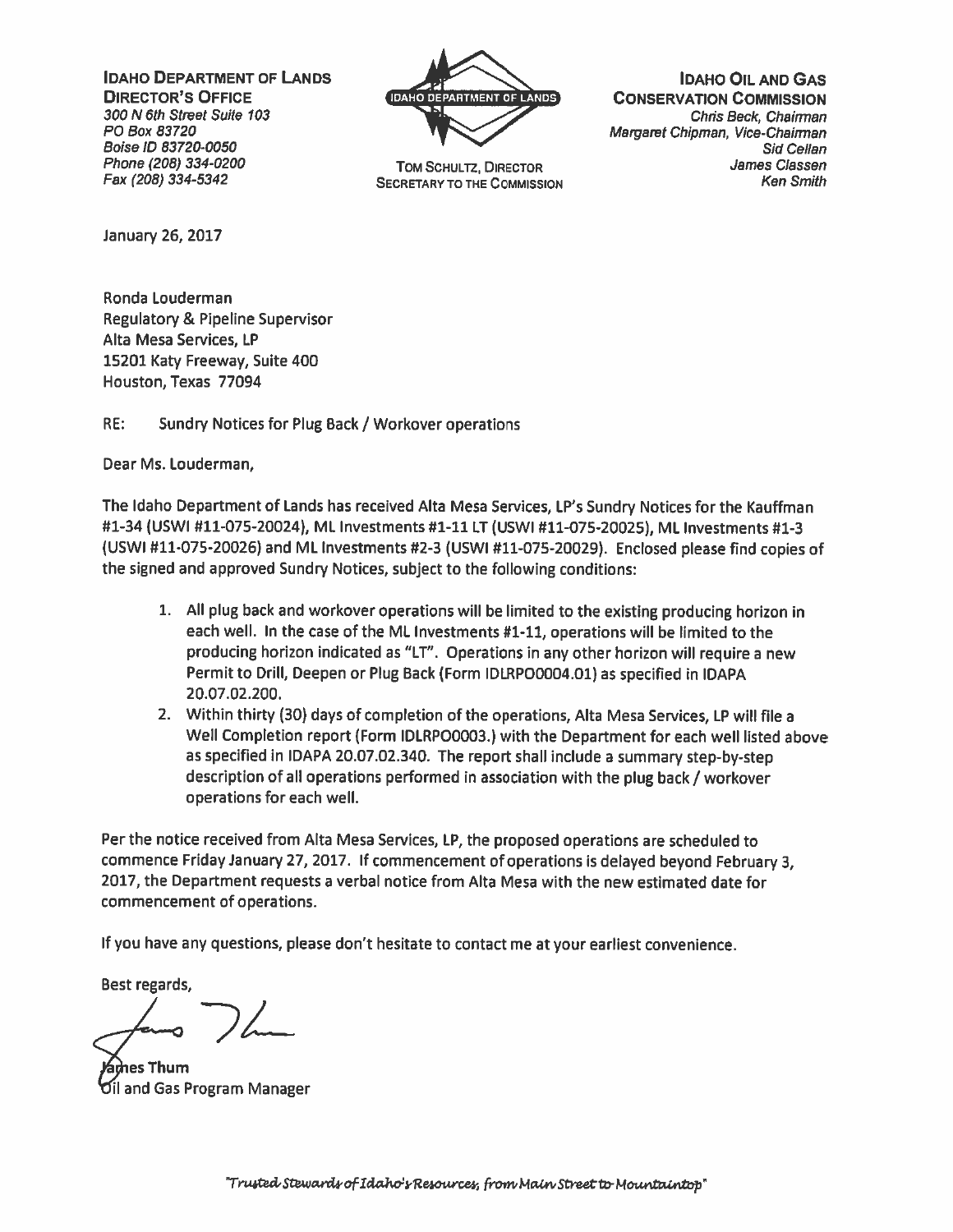Idaho Dept of Lands Phone: (208) 334-0243 jthum@idl.idaho.gov

cc: Michael Christian, Jeff Janik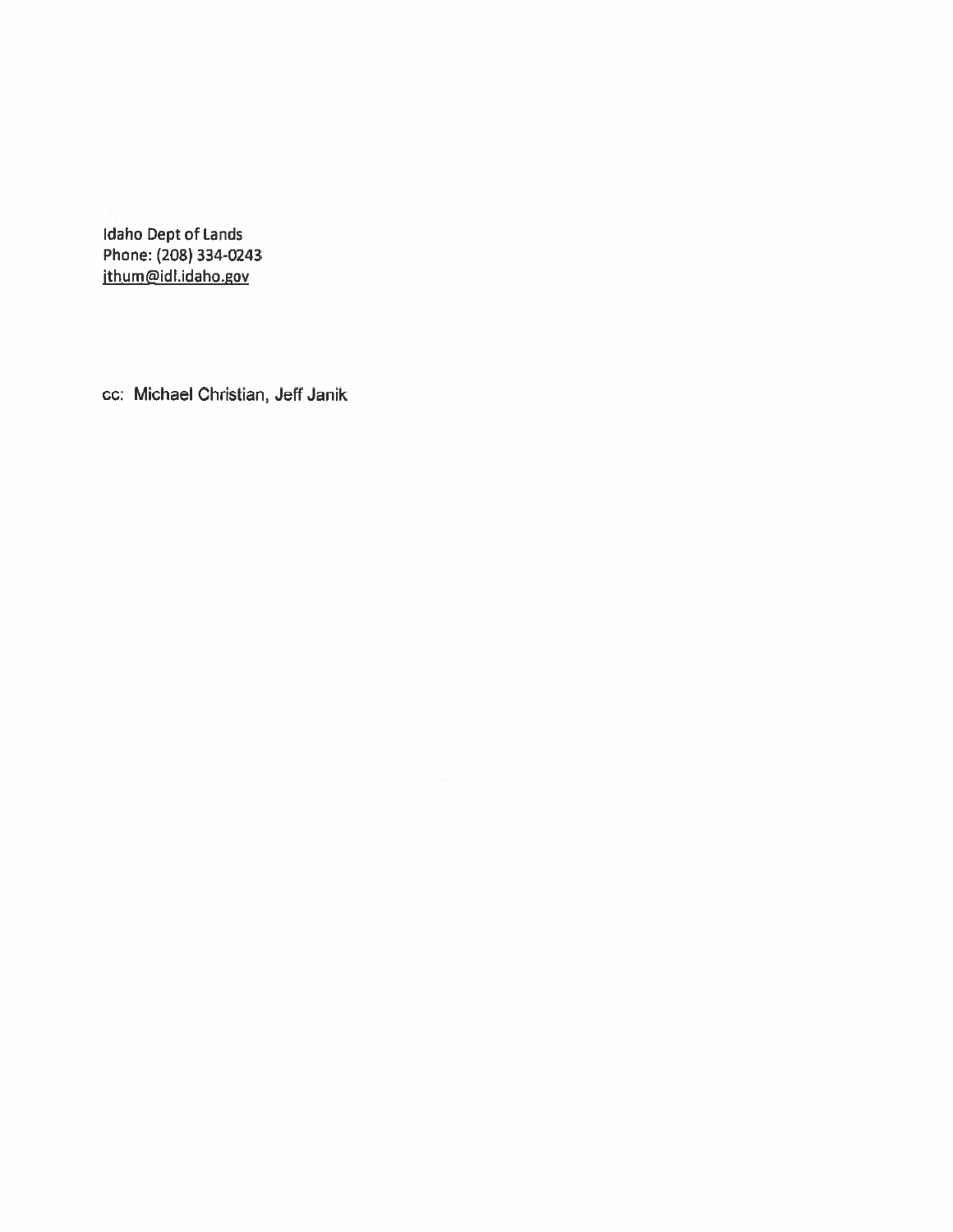|                                                                                                                                                              | <b>Idaho Department of Land</b>                                                              |                                            |                       | 5. Well Permit Number                              |           |  |
|--------------------------------------------------------------------------------------------------------------------------------------------------------------|----------------------------------------------------------------------------------------------|--------------------------------------------|-----------------------|----------------------------------------------------|-----------|--|
|                                                                                                                                                              |                                                                                              |                                            |                       | 11-075-20024                                       |           |  |
| <b>SUNDRY NOTICES AND REPORTS ON WELLS</b>                                                                                                                   |                                                                                              |                                            |                       | 6. If Indian, Allottee or Tribe Name               |           |  |
| 1. Type of Well                                                                                                                                              |                                                                                              |                                            |                       | N/A<br>7. If Unit or CA/Agreement, Name and/or No. |           |  |
| Oil Well                                                                                                                                                     | <b>Gas Well</b><br>lx.                                                                       | Other                                      |                       | N/A                                                |           |  |
| 2. Name of Operator                                                                                                                                          |                                                                                              |                                            |                       | 8. Well Name and No.                               |           |  |
| 3a. Address                                                                                                                                                  | Alta Mesa Services, LP                                                                       | 3b. Phone No. (include area code)          |                       | Kauffman 1-34<br>9, API Well No.                   |           |  |
| 15021 Katy Freeway, Sulte 400, Houston, TX 77094                                                                                                             |                                                                                              | 281-530-0991                               |                       | 11-075-20024                                       |           |  |
| 4. Location of Well (Footage, Sec,. T., R., M., or Survey Description)                                                                                       |                                                                                              |                                            |                       | 10. Field and Pool, or Exploratory Area            |           |  |
|                                                                                                                                                              |                                                                                              |                                            |                       | Willow                                             |           |  |
|                                                                                                                                                              | Section 34 Township 9N Range 4W                                                              |                                            |                       | 11 .County or Parrish, State<br>Payette, Idaho     |           |  |
|                                                                                                                                                              | CHECK APPROPRIATE BOX(ES) TO INDICATE NATURE OF NOTICE, REPORT, OR OTHER DATA                |                                            |                       |                                                    |           |  |
| <b>TYPE OF SUBMISSION</b>                                                                                                                                    |                                                                                              |                                            | <b>TYPE OF ACTION</b> |                                                    |           |  |
| $\mathbf{r}$ Notice of Intent                                                                                                                                | Acidize                                                                                      | <b>New Construction</b>                    |                       | <b>Stimulation Treat</b>                           |           |  |
| <b>Subsequent Report</b>                                                                                                                                     | <b>Alter Casing</b>                                                                          | Plug and Abandon                           |                       | <b>Temporarily Abandon</b>                         |           |  |
|                                                                                                                                                              |                                                                                              |                                            |                       |                                                    |           |  |
| <b>Final Abandonment</b><br><b>Notice</b>                                                                                                                    | <b>Casing Repair</b>                                                                         | <b>X</b> Plug Back                         |                       | <b>Water Disposal</b>                              |           |  |
|                                                                                                                                                              | <b>Change Plans</b><br><b>Convert to Injection</b>                                           | Production (Start/Resume)<br>Reclamation   |                       | Water Shut-Off<br>Well Integrity                   |           |  |
|                                                                                                                                                              |                                                                                              |                                            |                       |                                                    |           |  |
| 13. Describe Proposed or Completed Operation (clearly state all pertinent details, including estimated starting date of any proposed work and approximate    | Deepen                                                                                       | Recomplete                                 |                       | Other                                              |           |  |
| Proposed start date: January 27, 2017                                                                                                                        |                                                                                              |                                            |                       |                                                    |           |  |
| 14. I hereby certify that the foregoing is true and correct<br>Name (Printed/Typed)<br>Jeff Janik                                                            |                                                                                              | Title                                      |                       | <b>Operations Engineer</b>                         |           |  |
| Signature                                                                                                                                                    |                                                                                              | Date                                       |                       |                                                    | 1/23/2017 |  |
|                                                                                                                                                              |                                                                                              | THIS SPACE FOR FEDERAL OR STATE OFFICE USE |                       |                                                    |           |  |
| Approved by                                                                                                                                                  |                                                                                              | <b>Date</b>                                |                       | 1-27-2017<br>IDL - Boish                           |           |  |
| Title                                                                                                                                                        | G PROGRAM MANAGLR                                                                            | <b>Office</b>                              |                       |                                                    |           |  |
| *Conditions of approval, if any are attached. Approval of this notice does not warrant or certify that the applicant holds legal or equitable title to those | rights in the subject lease which would entitle the applicant to conduct operations thereon. |                                            |                       |                                                    |           |  |

SEE CONDITIONS IN ATTACHED LETTER

OHYC 'BSICH. OI :C Hd \$2 NMC LIOZ **BAVIT 30 Nation**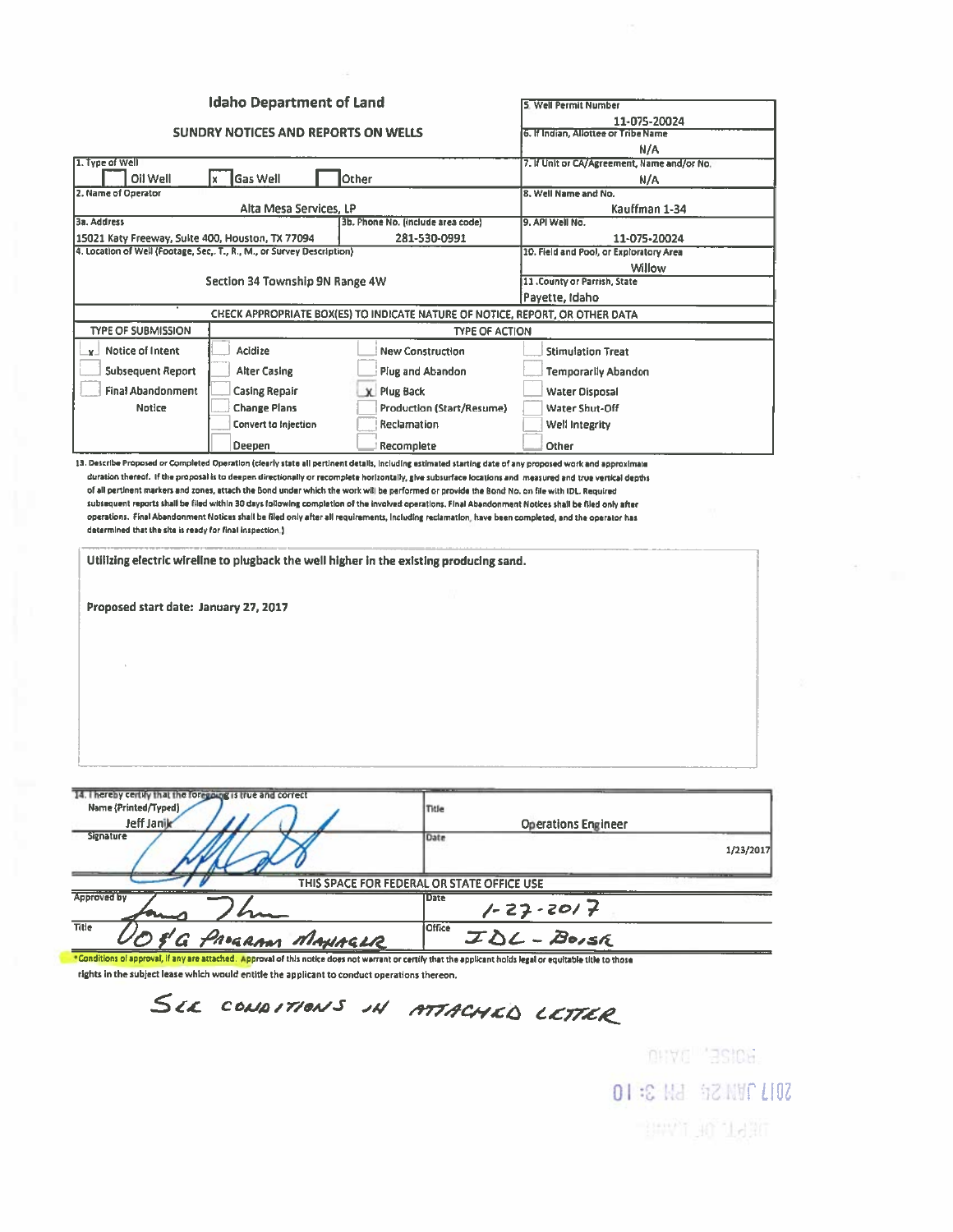|                                                                                                                                                           |                                |                                                                                                                                                                                                                                                                                                                                                                                                                                                                                                                                                                         | 5. Well Permit Number                                                                                                                                    |                                                      |  |  |
|-----------------------------------------------------------------------------------------------------------------------------------------------------------|--------------------------------|-------------------------------------------------------------------------------------------------------------------------------------------------------------------------------------------------------------------------------------------------------------------------------------------------------------------------------------------------------------------------------------------------------------------------------------------------------------------------------------------------------------------------------------------------------------------------|----------------------------------------------------------------------------------------------------------------------------------------------------------|------------------------------------------------------|--|--|
|                                                                                                                                                           |                                |                                                                                                                                                                                                                                                                                                                                                                                                                                                                                                                                                                         |                                                                                                                                                          |                                                      |  |  |
| <b>SUNDRY NOTICES AND REPORTS ON WELLS</b>                                                                                                                |                                |                                                                                                                                                                                                                                                                                                                                                                                                                                                                                                                                                                         |                                                                                                                                                          | 11-075-20026<br>6. If Indian, Allottee or Tribe Name |  |  |
|                                                                                                                                                           |                                |                                                                                                                                                                                                                                                                                                                                                                                                                                                                                                                                                                         | N/A                                                                                                                                                      |                                                      |  |  |
| 1. Type of Well                                                                                                                                           |                                |                                                                                                                                                                                                                                                                                                                                                                                                                                                                                                                                                                         | 7. If Unit or CA/Agreement, Name and/or No.                                                                                                              |                                                      |  |  |
| Oil Well                                                                                                                                                  | 1x<br>Gas Well                 | Other                                                                                                                                                                                                                                                                                                                                                                                                                                                                                                                                                                   | N/A                                                                                                                                                      |                                                      |  |  |
| 2. Name of Operator                                                                                                                                       |                                |                                                                                                                                                                                                                                                                                                                                                                                                                                                                                                                                                                         | 8. Well Name and No.                                                                                                                                     |                                                      |  |  |
|                                                                                                                                                           | Alta Mesa Services, LP         |                                                                                                                                                                                                                                                                                                                                                                                                                                                                                                                                                                         | ML Investments #1-3                                                                                                                                      |                                                      |  |  |
| 3a. Address                                                                                                                                               |                                | 3b, Phone No. (include area code)                                                                                                                                                                                                                                                                                                                                                                                                                                                                                                                                       | 9. API Well No.                                                                                                                                          |                                                      |  |  |
| 15021 Katy Freeway, Sulte 400, Houston, TX 77094                                                                                                          |                                | 281-530-0991                                                                                                                                                                                                                                                                                                                                                                                                                                                                                                                                                            | 11-075-20026                                                                                                                                             |                                                      |  |  |
| 4. Location of Well (Footage, Sec., T., R., M., or Survey Description)                                                                                    |                                |                                                                                                                                                                                                                                                                                                                                                                                                                                                                                                                                                                         | 10. Field and Pool, or Exploratory Area                                                                                                                  |                                                      |  |  |
|                                                                                                                                                           |                                |                                                                                                                                                                                                                                                                                                                                                                                                                                                                                                                                                                         | Willow                                                                                                                                                   |                                                      |  |  |
|                                                                                                                                                           | Section 3 Township 8N Range 4W |                                                                                                                                                                                                                                                                                                                                                                                                                                                                                                                                                                         | 11 .County or Parrish, State                                                                                                                             |                                                      |  |  |
|                                                                                                                                                           |                                |                                                                                                                                                                                                                                                                                                                                                                                                                                                                                                                                                                         | Payette, Idaho                                                                                                                                           |                                                      |  |  |
|                                                                                                                                                           |                                | CHECK APPROPRIATE BOX(ES) TO INDICATE NATURE OF NOTICE, REPORT, OR OTHER DATA                                                                                                                                                                                                                                                                                                                                                                                                                                                                                           |                                                                                                                                                          |                                                      |  |  |
| <b>TYPE OF SUBMISSION</b>                                                                                                                                 |                                |                                                                                                                                                                                                                                                                                                                                                                                                                                                                                                                                                                         | <b>TYPE OF ACTION</b>                                                                                                                                    |                                                      |  |  |
| $x$ Notice of Intent                                                                                                                                      | <b>Acidize</b>                 | <b>New Construction</b>                                                                                                                                                                                                                                                                                                                                                                                                                                                                                                                                                 | <b>Stimulation Treat</b>                                                                                                                                 |                                                      |  |  |
| <b>Subsequent Report</b>                                                                                                                                  | <b>Alter Casing</b>            | Plug and Abandon                                                                                                                                                                                                                                                                                                                                                                                                                                                                                                                                                        | <b>Temporarily Abandon</b>                                                                                                                               |                                                      |  |  |
| <b>Final Abandonment</b>                                                                                                                                  | <b>Casing Repair</b>           | <b>X</b> Plug Back                                                                                                                                                                                                                                                                                                                                                                                                                                                                                                                                                      | <b>Water Disposal</b>                                                                                                                                    |                                                      |  |  |
| <b>Notice</b>                                                                                                                                             | <b>Change Plans</b>            | <b>Production (Start/Resume)</b>                                                                                                                                                                                                                                                                                                                                                                                                                                                                                                                                        | Water Shut-Off                                                                                                                                           |                                                      |  |  |
|                                                                                                                                                           |                                | Reclamation                                                                                                                                                                                                                                                                                                                                                                                                                                                                                                                                                             |                                                                                                                                                          |                                                      |  |  |
|                                                                                                                                                           | Convert to Injection           |                                                                                                                                                                                                                                                                                                                                                                                                                                                                                                                                                                         | Well Integrity                                                                                                                                           |                                                      |  |  |
|                                                                                                                                                           | Deepen                         | Recomplete                                                                                                                                                                                                                                                                                                                                                                                                                                                                                                                                                              | Other                                                                                                                                                    |                                                      |  |  |
| determined that the site is ready for final inspection.)<br>Proposed start date: January 27, 2017                                                         |                                | of all pertinent markers and zones, attach the Bond under which the work will be performed or provide the Bond No. on file with IDL, Required<br>subsequent reports shall be filed within 30 days following completion of the involved operations. Final Abandonment Notices shall be filed only after<br>operations. Final Abandonment Notices shall be filed only after all requirements, including reclamation, have been completed, and the operator has<br>Utilizing electric wireline to plugback a portion of the perforated interval to eliminate water influx. | duration thereof. If the proposal is to deepen directionally or recomplete horizontally, give subsurface locations and measured and true vertical depths |                                                      |  |  |
| 13. Describe Proposed or Completed Operation (clearly state all pertinent details, including estimated starting date of any proposed work and approximate |                                |                                                                                                                                                                                                                                                                                                                                                                                                                                                                                                                                                                         |                                                                                                                                                          |                                                      |  |  |
| Te' I velent cerrity first rife loteBoing is time sud cott<br>Name (Printed/Typed)<br>Jeff Janik<br>Signature                                             |                                | Title<br>Date                                                                                                                                                                                                                                                                                                                                                                                                                                                                                                                                                           | <b>Operations Engineer</b>                                                                                                                               |                                                      |  |  |
| <b>Approved by</b>                                                                                                                                        |                                | THIS SPACE FOR FEDERAL OR STATE OFFICE USE                                                                                                                                                                                                                                                                                                                                                                                                                                                                                                                              |                                                                                                                                                          |                                                      |  |  |
|                                                                                                                                                           |                                | <b>Date</b>                                                                                                                                                                                                                                                                                                                                                                                                                                                                                                                                                             | $1 - 26 - 2017$                                                                                                                                          | 1/23/2017                                            |  |  |

SEE CONDITIONS IN ATTACHED LITTER

DHAGI , 122109 **DI : E Hd 47 NWC LIDZ** SUNYD 30 1850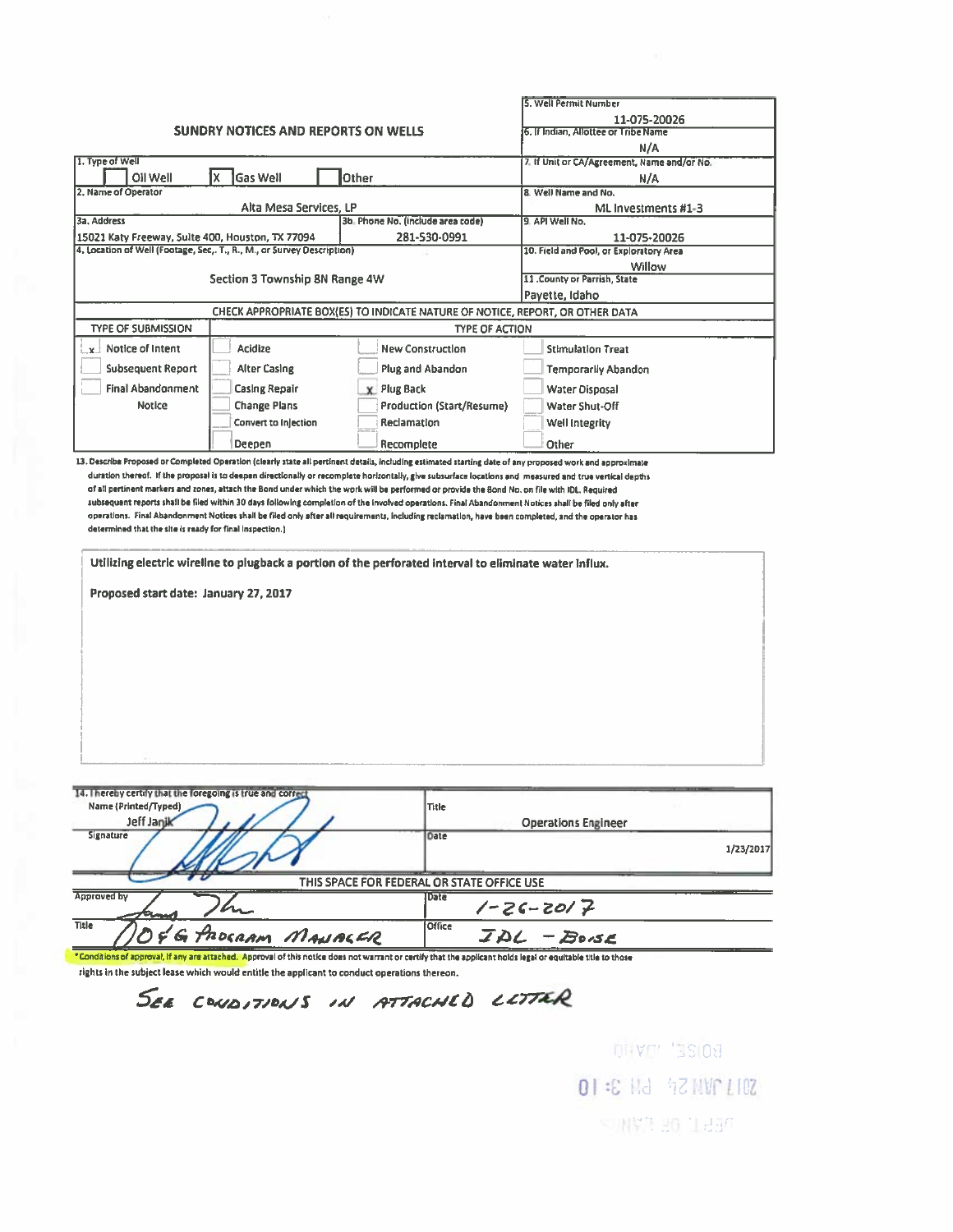|                                                                                                                                                              |                                                                               |                    | 5. Well Permit Number                                              |                                                      |                                                                                                                       |           |
|--------------------------------------------------------------------------------------------------------------------------------------------------------------|-------------------------------------------------------------------------------|--------------------|--------------------------------------------------------------------|------------------------------------------------------|-----------------------------------------------------------------------------------------------------------------------|-----------|
| SUNDRY NOTICES AND REPORTS ON WELLS                                                                                                                          |                                                                               |                    |                                                                    | 11-075-20025<br>6. If Indian, Allottee or Tribe Name |                                                                                                                       |           |
|                                                                                                                                                              |                                                                               |                    |                                                                    | N/A                                                  |                                                                                                                       |           |
| 1. Type of Well                                                                                                                                              |                                                                               |                    |                                                                    |                                                      | 7. If Unit or CA/Agreement, Name and/or No.                                                                           |           |
| Oil Well                                                                                                                                                     | lx<br><b>Gas Well</b>                                                         | Other              |                                                                    |                                                      | N/A                                                                                                                   |           |
| 2. Name of Operator                                                                                                                                          | Alta Mesa Services, LP                                                        |                    |                                                                    |                                                      | 8. Well Name and No.                                                                                                  |           |
| 3a. Address                                                                                                                                                  |                                                                               |                    | 3b. Phone No. (include area code)                                  |                                                      | ML Investments #1-11 LT<br>9. API Well No.                                                                            |           |
| 15021 Katy Freeway, Suite 400, Houston, TX 77094                                                                                                             |                                                                               |                    | 281-530-0991                                                       |                                                      | 11-075-20025                                                                                                          |           |
|                                                                                                                                                              | 4. Location of Well (Footage, Sec,. T., R., M., or Survey Description)        |                    |                                                                    |                                                      | 10. Field and Pool, or Exploratory Area                                                                               |           |
|                                                                                                                                                              |                                                                               |                    |                                                                    |                                                      | Willow                                                                                                                |           |
|                                                                                                                                                              | Section 11 Township 8N Range 4W                                               |                    |                                                                    |                                                      | 11. County or Parrish, State<br>Payette, Idaho                                                                        |           |
|                                                                                                                                                              | CHECK APPROPRIATE BOX(ES) TO INDICATE NATURE OF NOTICE, REPORT, OR OTHER DATA |                    |                                                                    |                                                      |                                                                                                                       |           |
| <b>TYPE OF SUBMISSION</b>                                                                                                                                    |                                                                               |                    | <b>TYPE OF ACTION</b>                                              |                                                      |                                                                                                                       |           |
| v Notice of Intent                                                                                                                                           | Acidize                                                                       |                    | <b>New Construction</b>                                            |                                                      | <b>Stimulation Treat</b>                                                                                              |           |
|                                                                                                                                                              |                                                                               |                    |                                                                    |                                                      |                                                                                                                       |           |
| <b>Subsequent Report</b>                                                                                                                                     | <b>Alter Casing</b>                                                           |                    | Plug and Abandon                                                   |                                                      | <b>Temporarily Abandon</b>                                                                                            |           |
| Final Abandonment                                                                                                                                            | <b>Casing Repair</b>                                                          | <b>X</b> Plug Back |                                                                    |                                                      | Water Disposal                                                                                                        |           |
| Notice                                                                                                                                                       | <b>Change Plans</b>                                                           |                    | <b>Production (Start/Resume)</b>                                   |                                                      | Water Shut-Off                                                                                                        |           |
|                                                                                                                                                              | <b>Convert to Injection</b>                                                   |                    | Reclamation                                                        |                                                      | Well Integrity                                                                                                        |           |
|                                                                                                                                                              | Deepen                                                                        |                    | Recomplete                                                         |                                                      | Other                                                                                                                 |           |
| determined that the site is ready for final inspection.)<br>Proposed start date: January 27, 2017                                                            |                                                                               |                    |                                                                    |                                                      | Proposed plugback in existing sand to recover additional reserves. Work to be conducted using electric wireline unit. |           |
| 14. I hereby certify that the foregoing is true and copact<br>Name (Printed/Typed)<br>Jeff Janik<br>Signature                                                |                                                                               |                    | Title<br><b>Date</b><br>THIS SPACE FOR FEDERAL OR STATE OFFICE USE |                                                      | <b>Operations Engineer</b>                                                                                            | 1/23/2017 |
| <b>Approved by</b>                                                                                                                                           |                                                                               |                    | <b>Date</b>                                                        |                                                      |                                                                                                                       |           |
| Title                                                                                                                                                        |                                                                               |                    | <b>Office</b>                                                      |                                                      | $1 - 27 - 2017$                                                                                                       |           |
| *Conditions of approval, if any are attached. Approval of this notice does not warrant or certify that the applicant holds legal or equitable title to those | PROGRAM                                                                       | Monsoon            |                                                                    |                                                      | $ZAC - Bosc$                                                                                                          |           |
| richte in the cubiest lange which would antitl                                                                                                               |                                                                               |                    |                                                                    |                                                      |                                                                                                                       |           |

rights in the subject lease which would entitle the applicant to conduct operations thereon.

SEE CONDITIONS IN ATTACHED LETTER

OHAL, JS109 SOLL TVN SF 6N 3: 10 NEST 01 1990